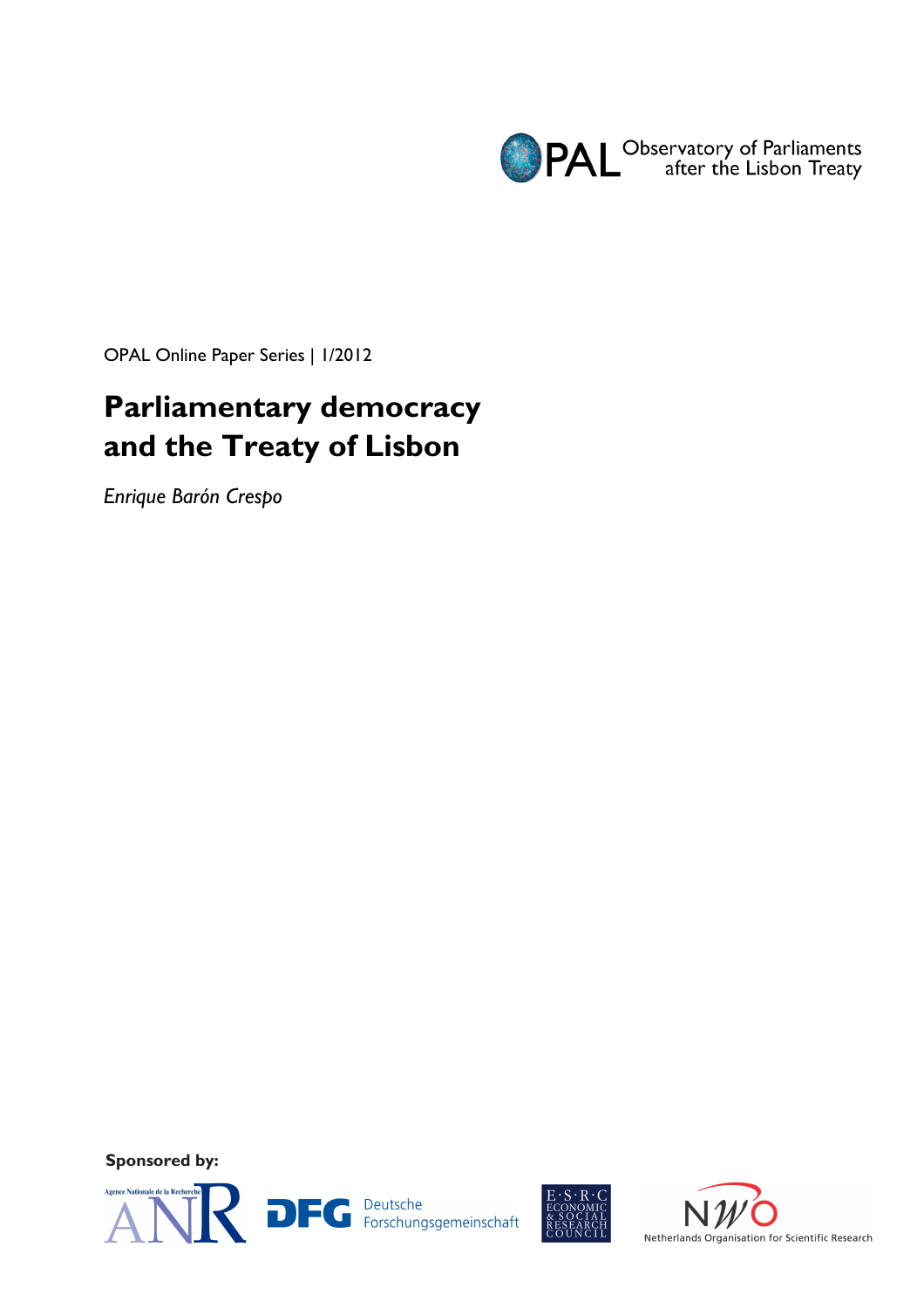This online paper series is published by the **Observatory of Parliaments after the Lisbon Treaty** (OPAL).

OPAL is a scientific consortium comprising researchers from four partner institutions:









**University of Cologne** 

OPAL Online Papers are published at **www.opal-europe.org**.

**Series Editors:** Thomas Christiansen & Ariella Huff **ISBN:** 978-90-818813-0-2

Previously published in Spanish by Centro de Estudios Políticos y Constitucionales Madrid, Real Instituto Elcano and Fundación Manuel Giménez Abad (2010)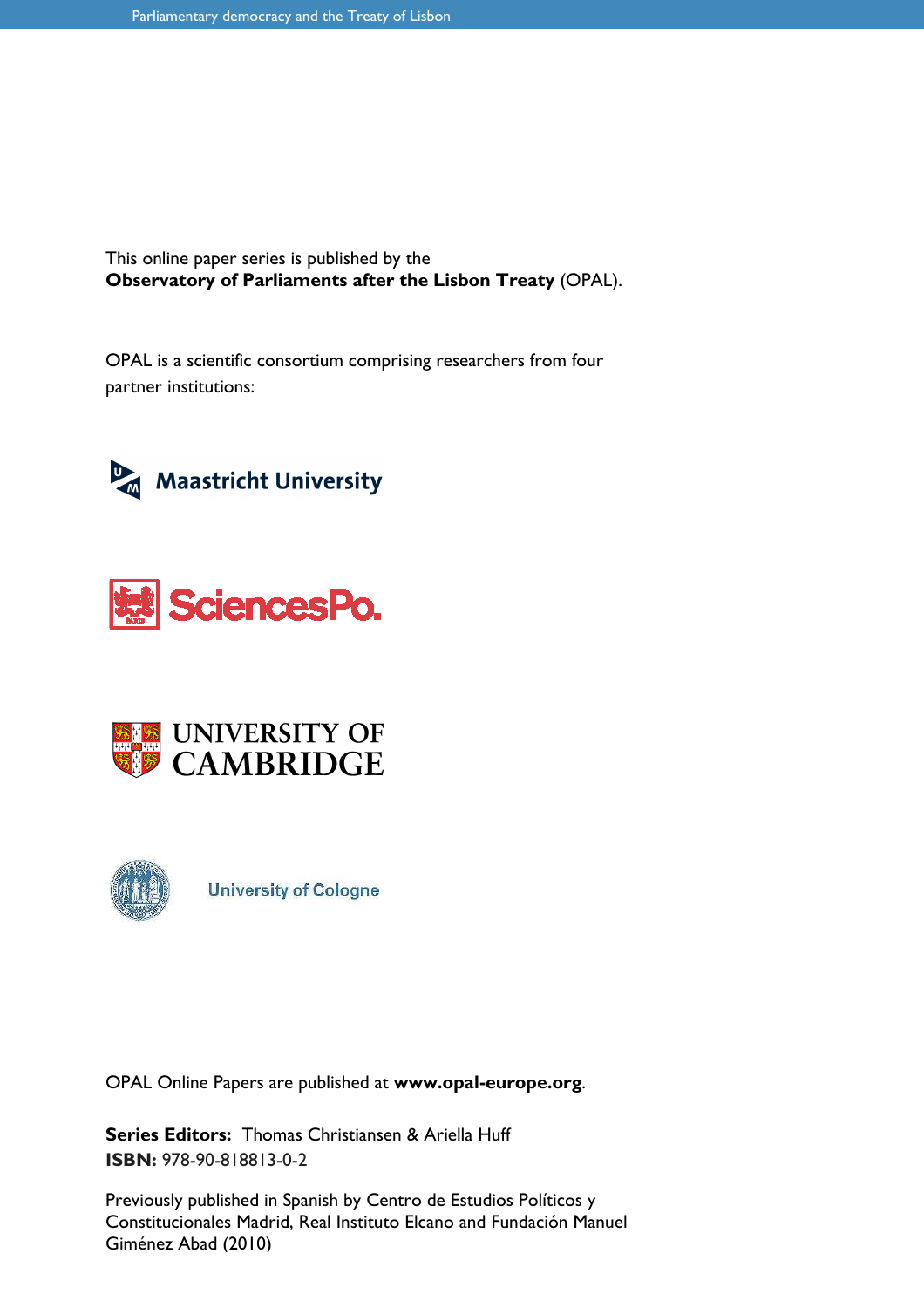## Parliamentary democracy and the Treaty of Lisbon

*Enrique Barón Crespo* 

### **Introduction**

The long-awaited entry into force of the Treaty of Lisbon significantly strengthens Parliamentary democracy in the European Union. Title II of the TEU, 'Provisions on Democratic Principles', states that the functioning of the Union is founded on representative democracy, based on the direct representation of citizens in the EP and of Member States in the European Council (Article 10).

The Treaty explicitly recognises dual democratic legitimacy. At Community level, the official recognition given to codecision as ordinary legislative procedure, its extension to new fields (35 legal bases rising to 85) and the EP's election of the President of the Commission reinforce the Parliamentary system. At Council level, the statement in Article 12 that national Parliaments (NPs) contribute actively to the good functioning of the Union, completed with Protocol No 1 on the role of national Parliaments in the European Union and Protocol No 2 on the application of the principles of subsidiarity and proportionality, opens the door to significant progress in democratic coordination between the Union and Member States.

These are not unprecedented innovations, however. The Treaty of Lisbon has simply incorporated the outcome of discussions by the Convention which drafted the Constitutional Treaty with the active involvement of members of the Parliaments and governments of all Member States, plus the then candidate countries, MEPs and the European Commission. Rather than pure theoretical speculation, this work was based on experience of a constitutional process that had been in progress for over half a century.

Parliamentary democracy is currently the common political system of the 27 EU Member States, whether monarchies or republics. Moreover, for the first time in history, it is the preferred system for all Europeans, with the exception of Belarus. In order to put this historic milestone into perspective, the origins of the process must be revisited, since it was not a clear-cut issue at the time.

The creation of the European Union involved a genuine process of historic change with a view to making amends. The founding fathers shared the experience of two great European wars that developed into World Wars, and a turbulent interwar period when Parliamentary democracy was the political system that was most reviled and disparaged by both left- and right-wing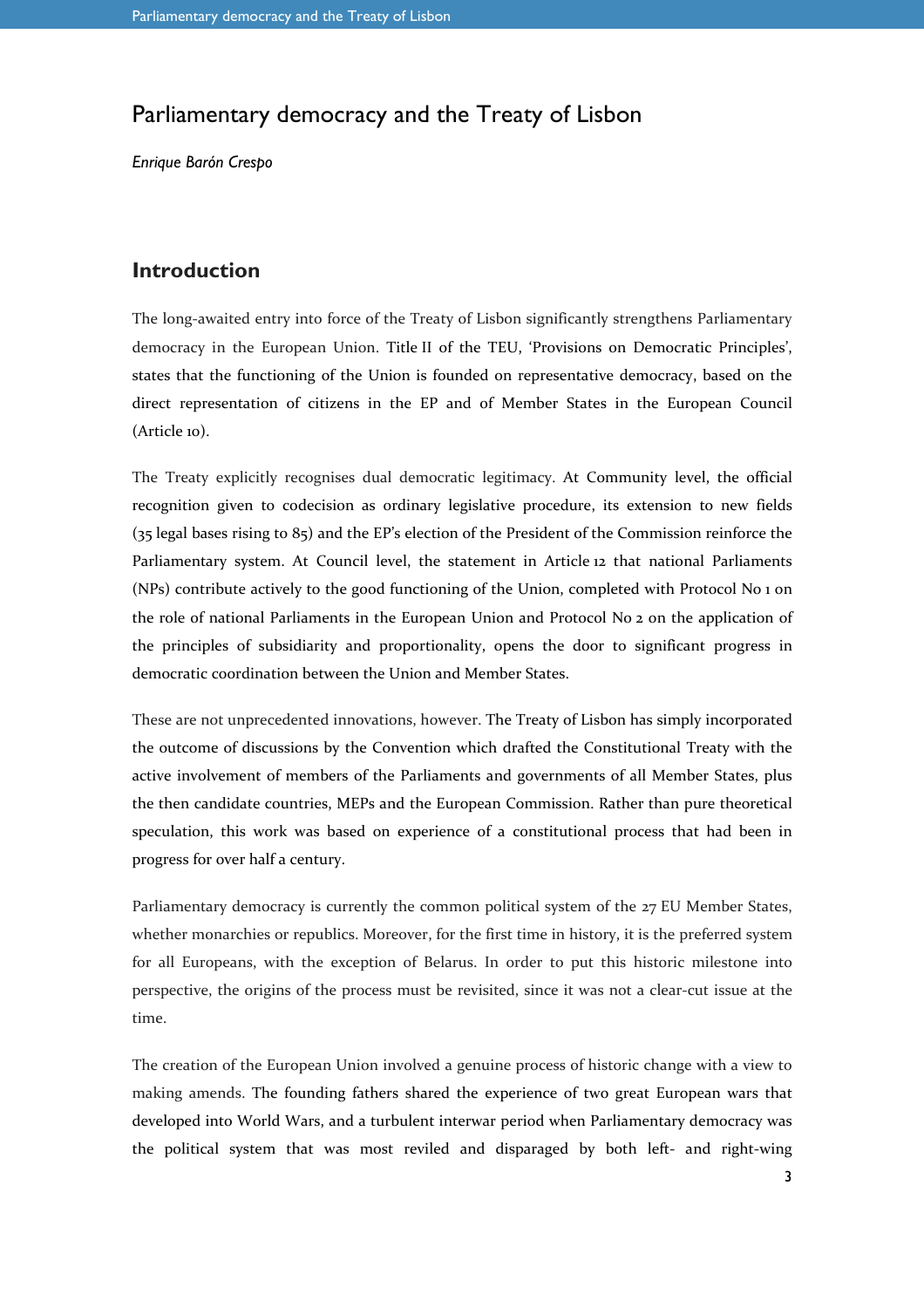dictatorships. Mussolini and fascism represented the first experiment with a different system: as early as 1915, Mussolini wrote that 'I am increasingly convinced that Parliament is Italy's bubonic plague which poisons the blood of the nation. It must be extirpated.' Hitler marked his arrival in power with the symbolic burning of the Reichstag. Carl Schmitt's interpretation of the crisis of Parliamentary democracy drew heavily on the conservative philosophy of his mentor Donoso Cortés and his defence of the decision-making State and opposition to attempts to found the State on the reviled 'discussing class'. The Bolsheviks, meanwhile, replaced the Duma with the Soviets and developed the 'popular democracy' system. Political regimes whose common ambition was to abolish Parliament as the State's crucial legitimate power, replacing it with rubber-stamping echo chambers, spread virtually throughout the continent, with variations across countries.

The founding fathers also shared experiences of Parliamentary democracy. At the first Hague Congress of the European Movement in 1948, the political Resolution called for 'the convening, as a matter of real urgency, of a European Assembly chosen by the Parliaments of the participating nations'. Its first product was the Council of Europe, followed by the European Convention on Human Rights.

The first step in the gestation of the EU was the founding of the European Coal and Steel Community (ECSC). The ECSC Assembly was born in 1952 at the Council of Europe, with the Secretaries-General of the Parliaments of the six founding States acting as midwives. At the inaugural session, chaired by the veteran Belgian Parliamentarian Paul-Henri Spaak, Jean Monnet, President of the High Authority that preceded the current Commission, said that 'Within the limits of its competence your Assembly is sovereign. It is the first European Assembly endowed with the power of decision. This responsibility makes you and us the trustees of the entire Community and together the servants of its institutions.' The following speaker, Chancellor Adenauer, Chairman of the Council of Ministers, was even more emphatic: 'You are the first sovereign Parliament in Europe built on a supranational basis.' Chancellor Adenauer went on to say that the formation of the Assembly marked fresh and significant progress in the project of creating a new Europe (Opening session of the Common Assembly, 11 September 1952).

This revolutionary statement was subsequently repeated by Robert Schuman as the first President of the 1958 European Assembly, which decided to change its name to the European Parliament. The Assembly was addressed as if it were a sovereign Parliament with full powers, when it was, in fact, an Assembly of national Members of Parliament appointed at second-hand on an advisory basis. His prescient vision foresaw a future that was to become a reality much later.

Age-old confrontation and reticence were overcome not by drafting a European Constitution, but step-by-step, with failures such as the European Defence Community and successes such as the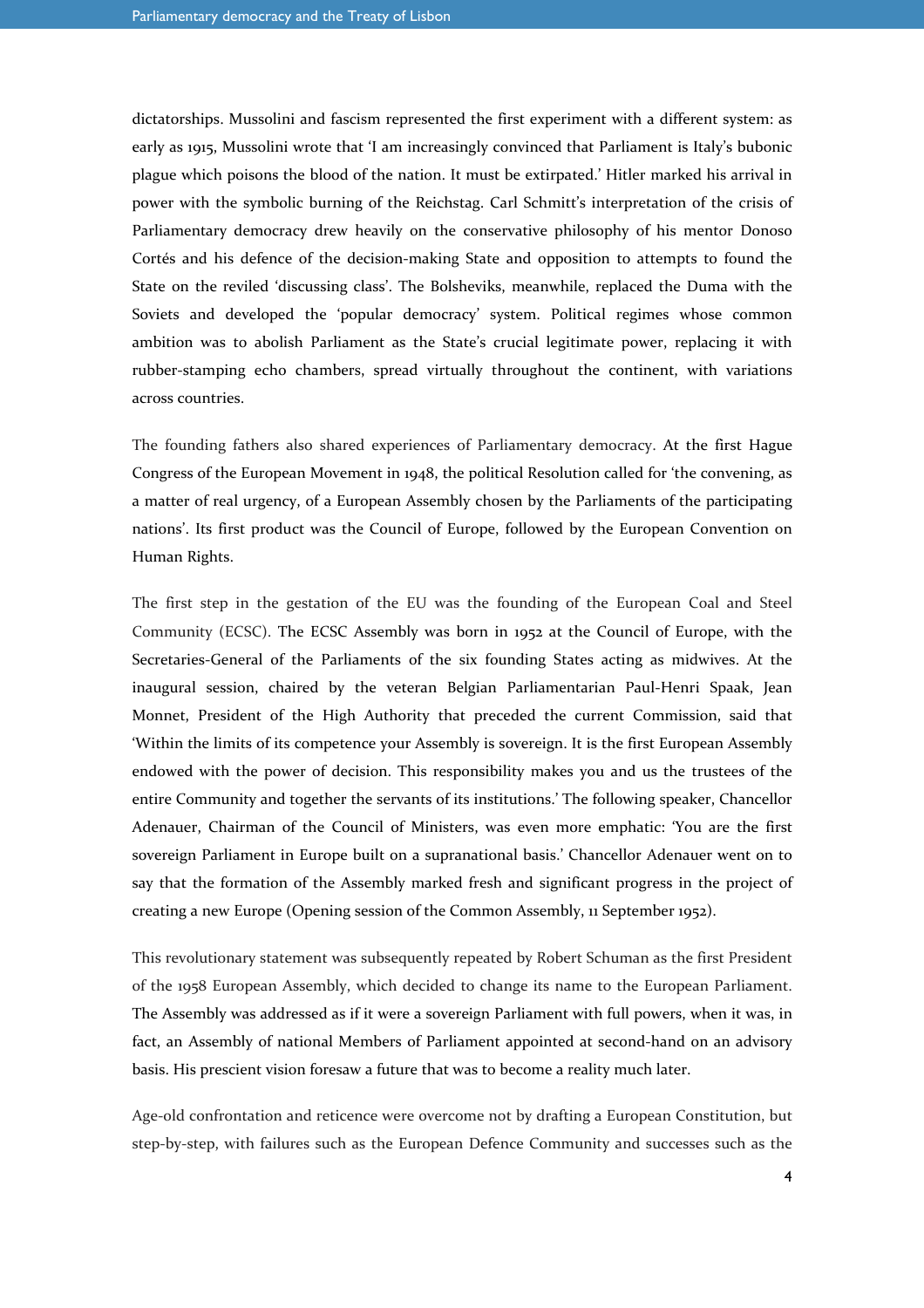Treaty of Rome, which was drafted by a French Jewish professor who had been victimised by the Vichy regime, Pierre Uri, together with a former official of the Reich, Hans von der Groeben – a fine example of reconciliation.

At base, the proposal involved committing to a shared destiny based on common values and institutions: Parliamentary democracy, division of powers, respect for human rights and a social market economy. This was the reason for the nascent Community's polite rejection of the Spanish application for membership submitted by the dictator Franco in 1962.

From this founding phase, relations between NPs and the EP developed in two stages, the first concluding in 1979: a European Parliament composed of members elected at second-hand within their national assemblies on an advisory basis and with a nascent budgetary power shared with the Council of Ministers in some areas.

The main feature in this stage of European legislation, based on the primacy of Community law over Member State law within the exercise of its jurisdiction, was that Commission proposals were amended and adopted behind closed doors by the Council of Ministers, under the sword of Damocles of unanimity represented by the Luxembourg Compromise. This gave rise to the objection to the 'democratic deficit', referring essentially to the European pillar.

From a Member State perspective, legitimacy was conferred by the representative nature of the Minister who was part of the Council, though as the House of Lords Foster report indicated, the United Kingdom had pledged, as a condition of membership of the EC, to accept the collective authority of a legislative body of which only one member was accountable to the House of Commons. In practice, the NPs organised themselves as they saw fit to exercise their governments' supervisory tasks: the Danish Folketing through the Internal Market Committee with direct mandates to Ministers, including telephone consultations from the Council meeting room, while the Belgian Parliament worked intensely through the '*Comité d'avis*' [Advisory Committee], but, in general, did not scrutinise Community legislation very intensely.

The election of the EP by universal suffrage from 1979 represented a substantial change. On the one hand, by blocking three budgets, the EP sought to assert its power of budgetary authority on an equal footing with the Council of Ministers, a procedure subsequently ratified by a Court of Justice ruling. On the other, the process of sharing legislative power with the Council began along the same lines. In parallel, there was a speedy shift towards the separation of mandates between the European mandate and the national mandate, dictated not by law but as a result of experience and priorities. The Single European Act was a first step towards establishing the cooperation procedure.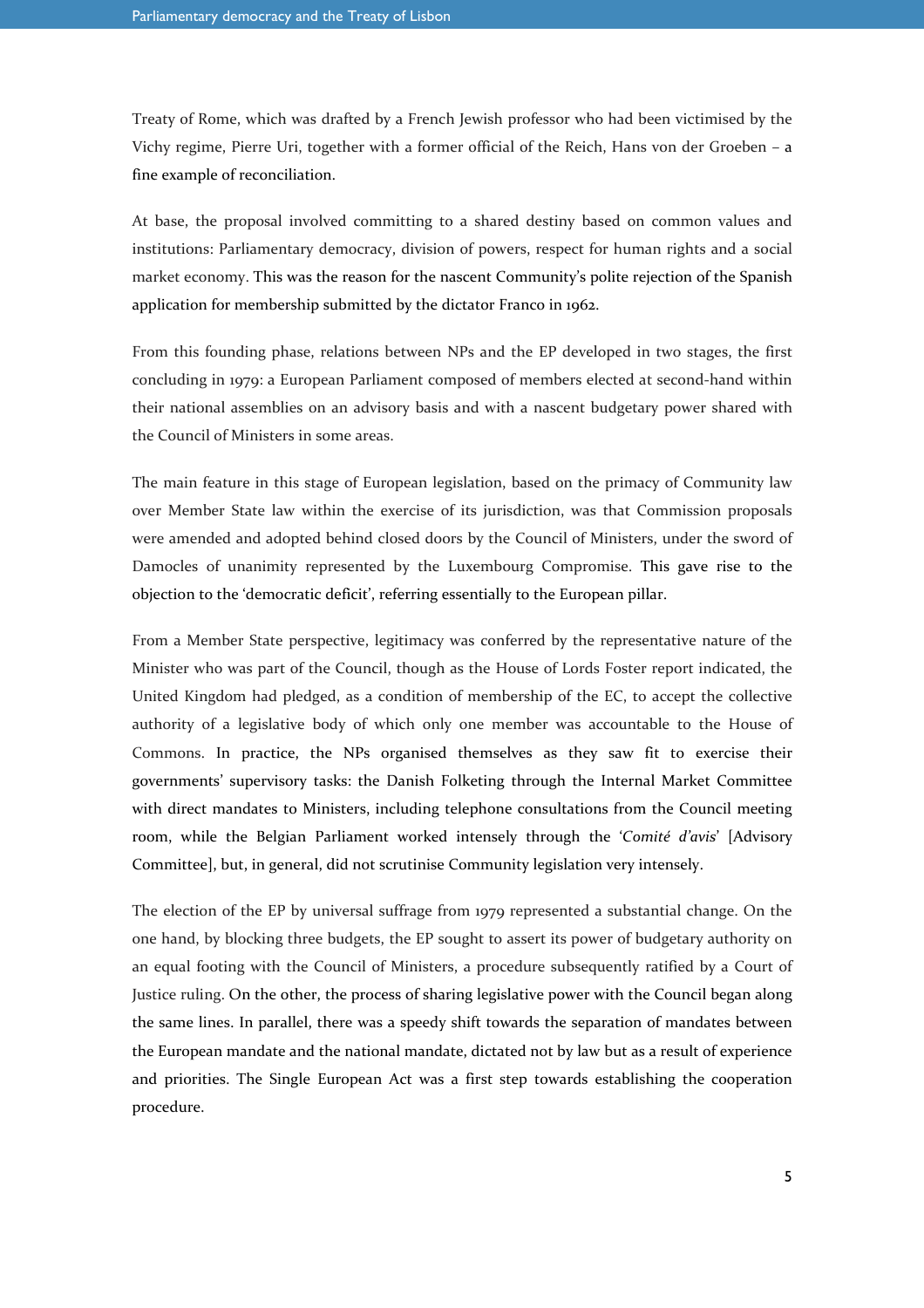## **The 1990 NP-EP Rome Conference**

The major leap forward came in the wake of the democratic revolution represented by the fall of the Berlin Wall in November 1989, the '*annus mirabilis*' symbolising the end of the Cold War.

Parliamentary democracy was strengthened firstly by the EP's immediate favourable reaction to the momentum of history, with strong support for German unity and close cooperation with the Bundestag to ensure that East German nationals were integrated as full citizens. The EP also presented the December 1989 Strasbourg European Council with a 10-point set of actions that substantially extended the ongoing preparation of economic and monetary union to political union, based on the Treaty on European Union (known as the Spinelli Treaty), drafted and approved by the EP in 1984. A temporary committee on German unity was set up to carry out this task, and the Colombo, Martin, Giscard d'Estaing, Duverger and Herman reports on European union were approved.

A year later, following the signing of the Charter of Paris, in which, for the first time, democratic values were recognised as common to all countries in Europe and which proposed a system of security and cooperation, the first EP Conference with the national Parliaments of the Community met in Rome.

The *Assises*, a French term similar to *assembly* or *congress*, were not the brainchild of the EP alone but derived partly from the suggestion tabled by President Mitterrand as President of the Council to promote a meeting with the NPs. This was 'self-convened', in that it was a decision to meet taken simultaneously by all the participating Parliaments. It took place from 27 to 30 November 1990 in the majestic auditorium of the Italian *Camera dei Deputati* in Montecitorio (Rome), under the joint chairmanship of the host Nilde Iotti and the Speaker of the Senate, Giovanni Spadolini, on the eve of the Rome European Council that convened the Treaty of Maastricht Intergovernmental Conference. President Rita Süssmuth of the Bundestag, Charles-Ferdinand Nothomb, Speaker of the Belgian *Chambre des Représentants* and the Frenchman Laurent Fabius, Speaker of the *Assemblée Nationale*, were also very heavily involved in this process. The Members of Parliament present included Giorgio Napolitano and Valéry Giscard d'Estaing.

In my opening speech as President of the EP, I set out our vision for the meeting by stating that we had a shared responsibility to strengthen Parliamentary democracy and to ensure that our deliberations contributed decisively to European unity.

After three days of intensive discussions, a motion for a resolution tabled by the Speaker of the Belgian Chamber of Representatives, Charles-Ferdinand Nothomb, was approved by a convincing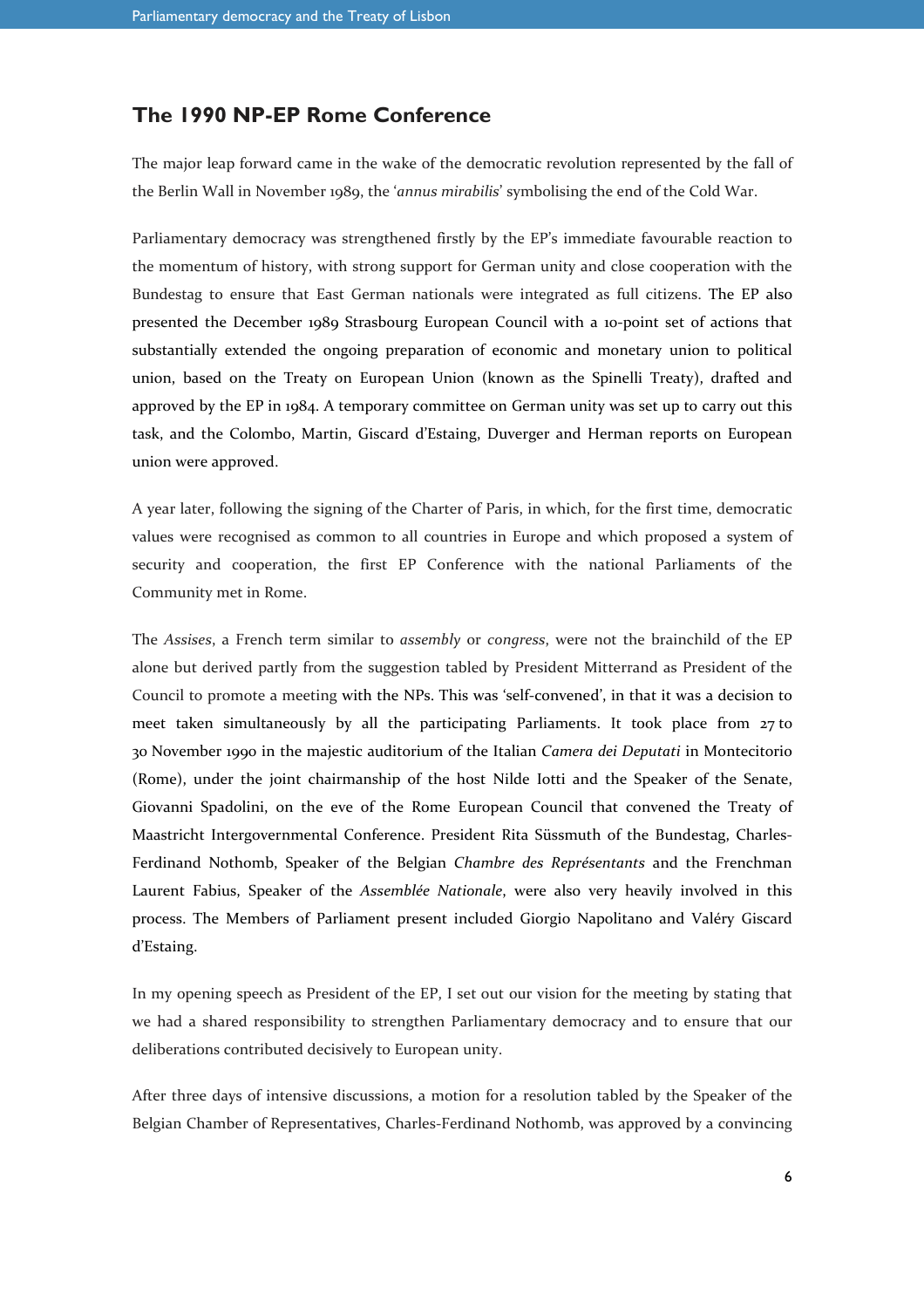majority (out of 189 voters, 150 voted for, 13 voted against and 26 abstained). The text, which clearly favoured moving towards the creation of the European Union, broke a psychological barrier and strongly encouraged the leaders to take a number of decisions that would subsequently have to be ratified by their own national Parliaments.

The Resolution began by stating that, rather than being a product solely of diplomatic and government cooperation, European integration required the Parliaments of the European Community to play a full part in defining the guidelines to transform the Community into a European Union based on the principle of subsidiarity, and regretted that the competences transferred to the Community were subject to an unsatisfactory degree of Parliamentary scrutiny – a statement that was a forerunner of the 1993 German Constitutional Court Decision.

Its core content involved the following proposals:

- Towards European union, in which the creation of a large market without internal borders involved the creation of a single currency, which would require an economic union together with increased economic, social and regional cohesion, to be funded by own resources (an as yet unresolved matter), a strengthening of democratic legitimacy with a political union that includes a Common Foreign and Security Policy (CFSP) and the extension of majority voting, a common social policy, active gender equality policies in all areas, an enhanced regional policy, greater Community environmental competence, recognition of cultural diversity and the institution of European citizenship including the Declaration of Fundamental Rights approved by the EP in 1989.
- **Strengthening of democratic legitimacy in relations between the Community and the Member States**: the time was considered to be right to transform relations as a whole between Member States into a European Union, with a Constitution drafted with EP and NP involvement, with enhanced cooperation and conferences organised when key issues are under discussion, particularly at the time of the Intergovernmental Conferences (IGCs), with the Commission gradually performing executive functions, a legislative codecision procedure between the EP and the Council and the general use of majority voting in the latter, ensuring a more assertive role for NPs in defining their respective governments' positions on Community policies and the exercise of due diligence in transposing rules.
- **Strengthening of democratic legitimacy within the Community institutions**. Prior to ratification by NPs, the revision of the Treaties would have to be approved by the EP, a process that would be closely linked to the IGCs, codecision between the EP and the Council of Ministers should be the norm, with the right to initiate in the event of the Commission's failure to do so, Council legislative sessions would have to be public with majority voting, except for the accession of new members or the extension of powers, Commission and EP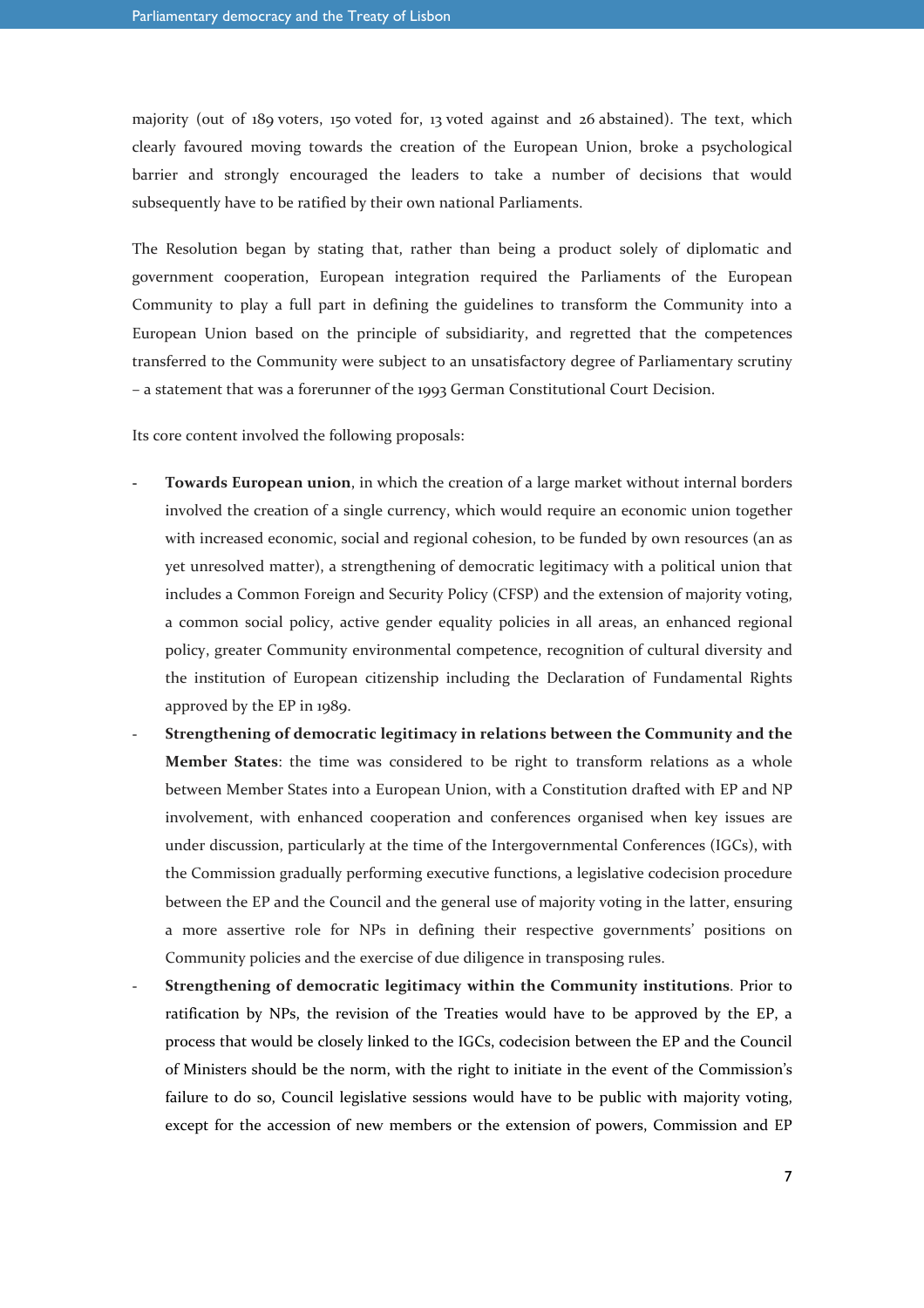terms of office would be simultaneous, and the President of the Commission would be elected by the EP on the proposal of the European Council by absolute majority, with a vote of confidence in the new Commission and a call for Member States to contribute towards making up the democratic deficit by means of systematic information policies and oversight by the NPs.

- **Subsidiarity**. The principle that would guide any new allocation of competence to the Union, whereby the Union will act only to carry out the tasks entrusted in the Treaties to achieve the objectives defined. The Court of Justice would monitor its a posteriori application and the regions organised with political powers must be taken into account.
- **Relations with other countries**. Recalling that Community preference should not turn the EC into a fortress, the aim was to increase cooperation with the other European States, including the accession of any democratic State that would be willing and able to accept Community objectives and responsibilities. Bearing in mind the positive events in Central and Eastern Europe at the time, partnership agreements were proposed.
- **Relations with international institutions**. Permanent joint consultation with the Council of Europe, cooperation with EFTA and a specific function within the UN, the CSCE and the Atlantic Alliance.
- **Relations with developing countries**. Permanent policy of support to the lasting development of all peoples throughout the world, the battle against poverty being prioritised.

The Resolution concluded by calling for the Intergovernmental Conferences that were to be convened to incorporate their proposals on an official basis. It did, in fact, set out the major lines of the process that came to fruition first in the Treaty of Maastricht and led subsequently to the Treaty of Lisbon 20 years later.

As for the Community dimension, the EP, strengthened by this shared programme, launched the initiative of the Preparatory Interinstitutional Conference (PIC), at which a delegation of 12 MEPs sat down and negotiated for the first time with the 12 Governments, the Council and the Commission to draft plans for reform on a joint basis.

Both initiatives, the conference with Member State Parliaments and the PIC, represented an experience that was a forerunner of the Convention method.

#### **From Maastricht to Nice**

With this impetus and after protracted negotiations, the leaders were able to approve the Treaty of Maastricht, which transformed the Community into a European political, economic and monetary union, with citizenship and the single currency as basic elements, EP involvement in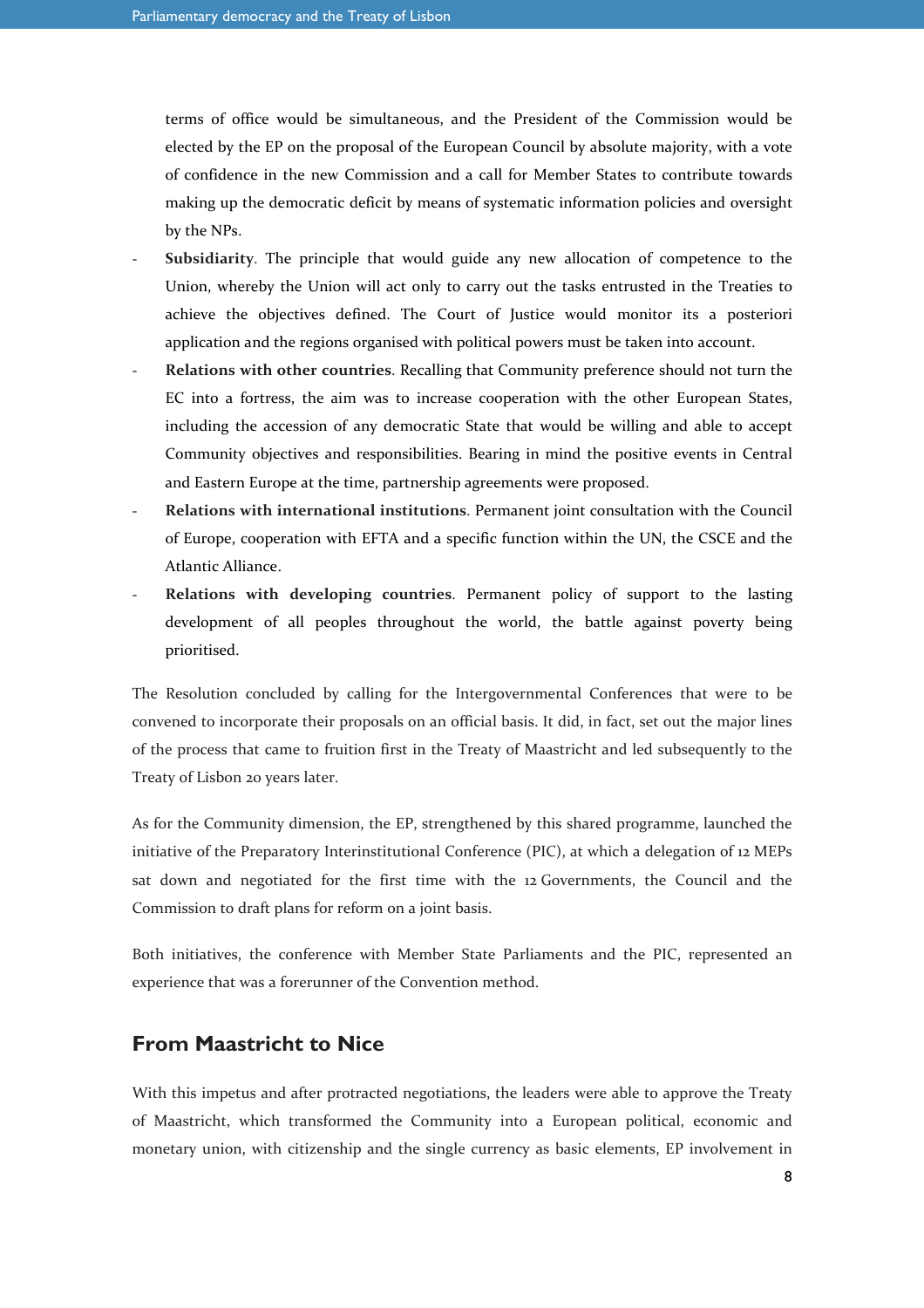inaugurating the President of the Commission and legislative codecision as major democratic institutional developments.

In the European open constitutional process, the Treaty went beyond the initial establishment of the four freedoms creating the common or internal market with a federal monetary union. This included the predominantly intergovernmental dimensions, Common Foreign and Security Policy (CFSP) and Justice and Home Affairs (JHA), which meant that the establishment of the common core based on the Community method by the 'façade with three pillars' had to be changed. This broad interpretation extended the influence of policies managed at European level to a clear majority of budget and socio-economic matters with an impact on the other pillars, the external and the internal.

The Conference with the national Parliaments was not an isolated act. It led to the creation of the 'Conference of Community and European Affairs Committees of the Parliaments of the European Union', known by the colourful acronym COSAC, and the 'Conference of Presidents' of such Parliaments, in addition to the holding of regular meetings of committees and other bodies.

Against this background, the strengthening of Parliamentary democracy has become central to the formulation of policies at European level in order to avoid the easy claim that such policies are imposed from Europe, which presents Brussels as a national sovereignty-devouring Moloch of sorts. In the light of this manipulation, the old principle of Roman law that the cause of the cause is also the cause of the effect should be remembered: the fundamental cause is represented by the Treaties negotiated and ratified by all Member State Parliaments which establish duties of transposition, the development of primary European law and democratic oversight of their representatives' action.

The Treaty of Maastricht also included the principles of subsidiarity and proportionality, by virtue of which the Union should act only if the objectives of the proposed action cannot be sufficiently achieved by the Member States – either at central or regional and local level – and are better achieved at European level due to the scale or effects of the proposed action. Under the principle of proportionality, the content and form of the Union's involvement must not go beyond what is necessary to achieve the objectives of the Constitution.

It can be said without fear of exaggeration that the Treaty of Maastricht was consistent with the political momentum of the Assizes Resolution and gave shape to the respective proposals. This explains the majority support given to the Treaty in national Parliaments at the time of ratification, in a not very favourable context of serious economic crisis, monetary tensions that led to the withdrawal of the British pound from the EMS (European Monetary System) and the wars bringing about the breakup of Yugoslavia which threatened to take Europe back to the interplay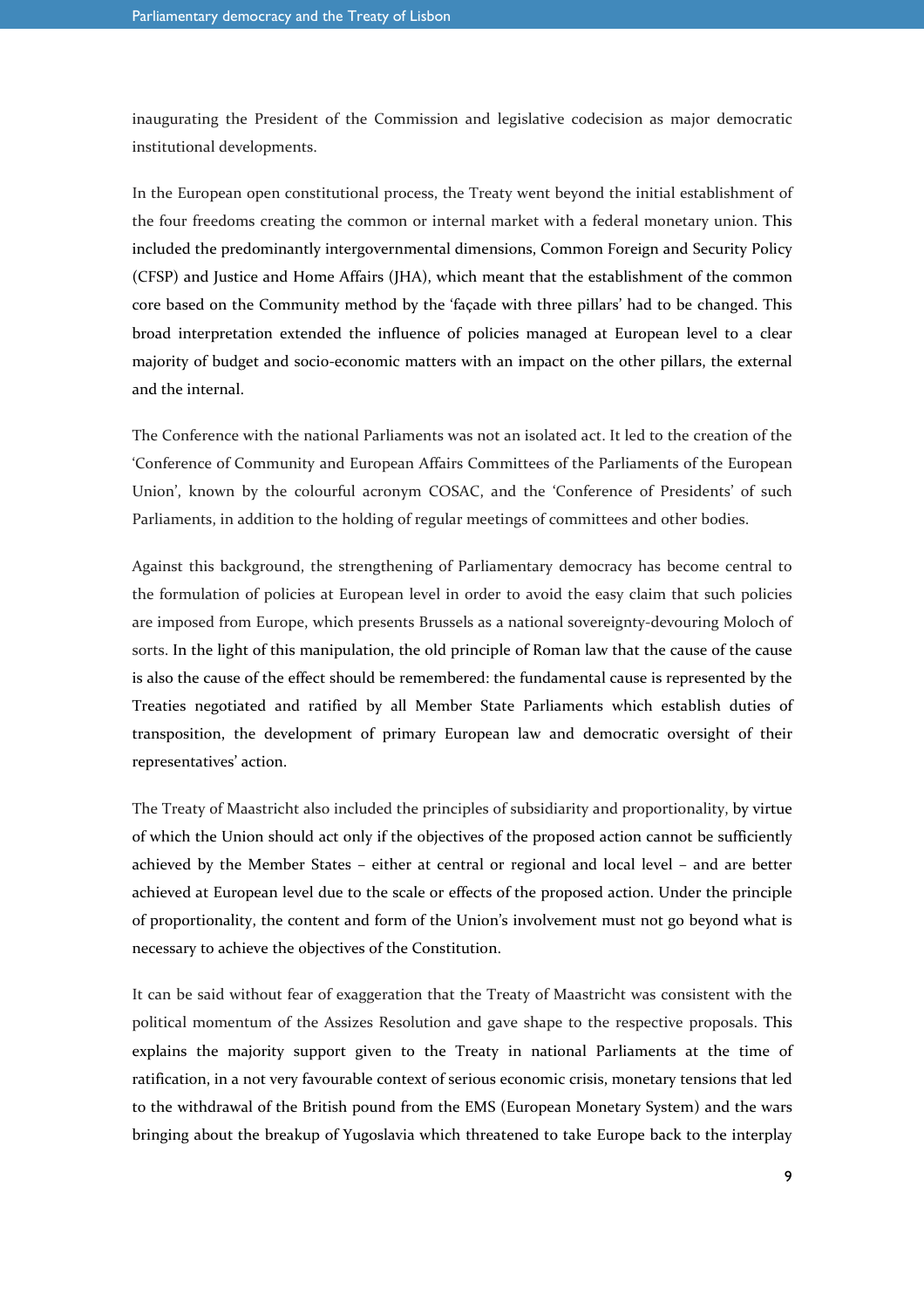of alliances that led to the Great War. The recourse to plebiscites was more complex but ultimately successful: in the case of France, the referendum called by President Mitterrand won the day with 51.4% of the votes, while, in Denmark, after the first referendum was defeated by 50 000 votes, it was approved with opt-out clauses in currency and defence.

The progress brought about by the Treaty stepped up the pace of an unprecedented constitutional process, which can be likened to a sculptor who constantly shapes and refines his work of art. The rhythm of a Treaty every four years explains this effort: Amsterdam and then Nice. In the 1990s, moreover, the process of convergence required to construct economic and monetary union developed. The Union was, in turn, enlarged to 15 (with the accession of Austria, Sweden and Finland and Norway's rejection of membership), and the process of negotiating the most extensive enlargement to a further 10 Central and Eastern European countries began (Estonia, Latvia, Lithuania, Poland, Hungary, the Czech Republic, Slovakia, Slovenia, Malta and Cyprus). This represented a transformation at the heart of the Continent, where the two World Wars had begun, that was brought about due to the common wish for stability and goodneighbourliness and the break-up of the Soviet empire.

The constructive role of NPs throughout this complex and turbulent period has not been adequately valued. The commitment made at the Rome Conference and the creation of an institutional framework such as the COSAC, involving regular meetings with a common agenda, has undoubtedly played a significant role. Once again, Amiel's old aphorism, reprised by Jean Monnet, that experience starts over with every individual and that only institutions become wiser, as they amass collective experience, has proved to be true.

The nine months' gestation of the Treaty of Nice was salutary in this respect: while the Intergovernmental Conference (IGC) concluded in failure and the exhaustion of the closed-door method, the first Convention that worked quite openly in parallel on drawing up the Charter of Fundamental Rights concluded successfully. The governments and representatives of Member State and candidate country Parliaments took part in this Convention, together with the European Parliament and the Commission. The constitutional method to discuss the reform of the Treaties openly and in public had been consolidated.

#### **The Constitutional Convention**

At the second Convention at which the text of the Constitutional Treaty was drafted jointly by national Members of Parliament and MEPs, with representatives of governments and the Commission, relations between NPs and the EU were discussed in depth. The principle of subsidiarity – 'all competences not conferred upon the Union in the Treaties remain with the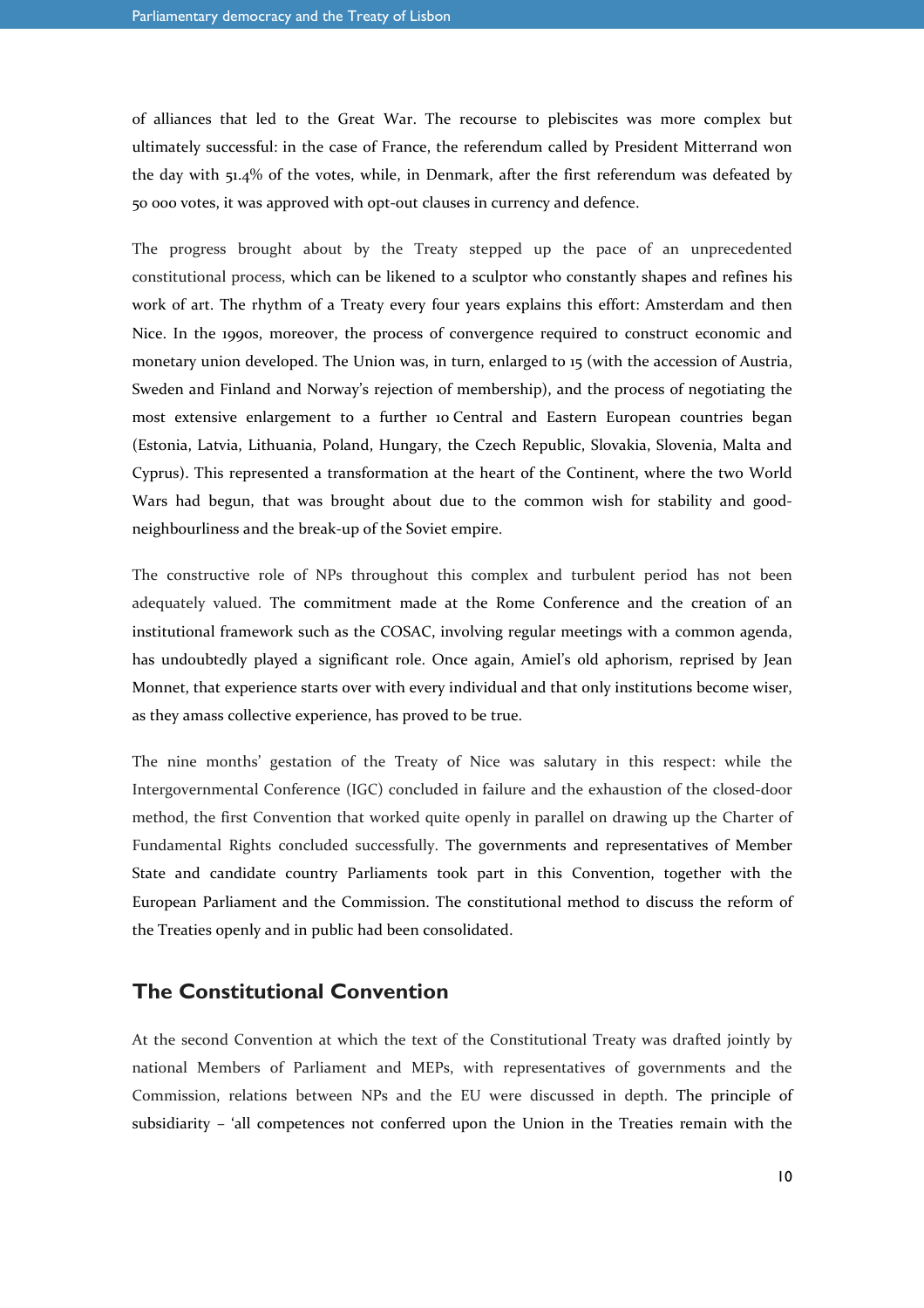Member States' – was the point of reference for defining the sharing of competences: exclusive competences, shared competences and supporting, coordinating or complementary activities.

In order to emphasise the monitoring of subsidiarity, a working group was set up under the chairmanship of the MEP Iñigo Méndez de Vigo, the proposals of which were incorporated into the Protocol on the application of the principles of subsidiarity and proportionality, based on the following precepts:

- the three institutions of the Union are responsible for ensuring that the principles of subsidiarity and proportionality are complied with;
- the Commission, by virtue of its monopoly of legislative initiatives, must consult all those affected before proposing a legislative act;
- any Commission legislative proposal must include a 'subsidiarity sheet' enabling the financial impact and legislative repercussions of such a measure to be assessed;
- the Commission will forward all its legislative proposals directly to Member State NPs;
- all Member State NPs will have a period of six weeks in which to forward to the Presidents of the three institutions a reasoned opinion explaining why the proposal is deemed not to comply with the principle of subsidiarity;
- when the reasoned opinions represent at least one third of all Member State NPs, the Commission will have to re-examine its proposal;
- after this review, the Commission may maintain, amend or withdraw its proposal;
- NPs may lodge an appeal with the Court of Justice for infringement of the principle of subsidiarity.

This was a novel way of resolving one of the four central aspects of Declaration 23 annexed to the Treaty of Nice on the role of NPs in the European architecture. The change is qualitative in monitoring subsidiarity: it changes from *a posteriori* monitoring attributed to the Court of Justice – which the latter has never exercised – to *a priori* monitoring by NPs. It also allows national Parliaments to be involved from the outset in drafting Community legislation, since all legislative proposals are received directly from the Commission.

## **The Treaty of Lisbon**

The Treaty of Lisbon has not only incorporated the work of the Convention but has done so, to some extent, by adding Article 12 to the chapter on fundamental democratic principles, in which the duty to 'ensure' by NPs established in Article I.3 of the Constitutional Treaty becomes a duty to 'act' by establishing that 'National Parliaments contribute actively to the good functioning of the Union':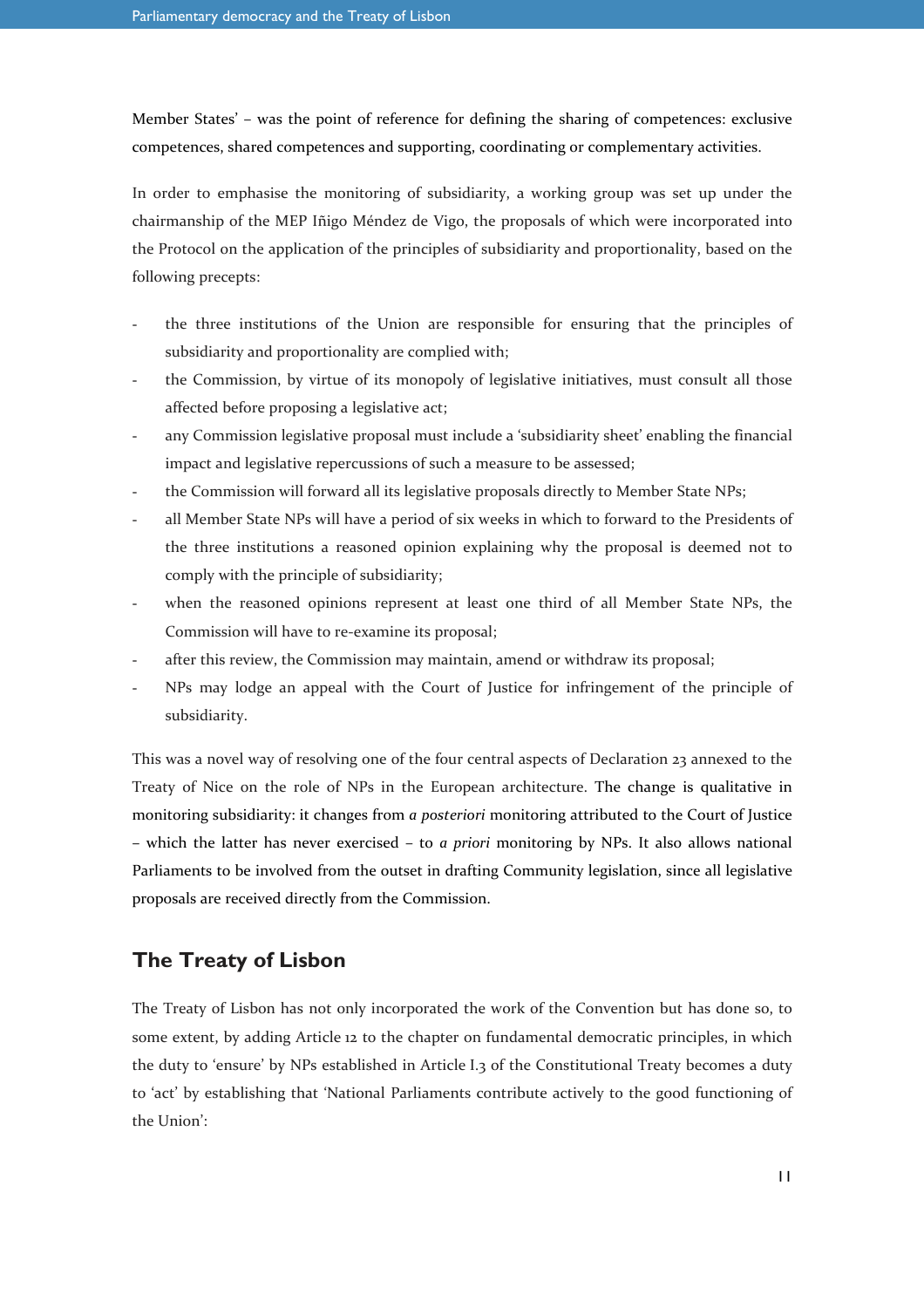- through being informed by the institutions of the Union and having draft legislative acts of the Union forwarded to them,
- by seeing to it that the principle of subsidiarity is respected,
- by taking part, within the framework of the area of freedom, security and justice, in the evaluation mechanisms for the implementation of the Union policies, and through being involved in the political monitoring of Europol and Eurojust,
- by taking part in the revision procedures of the Treaties,
- by being notified of applications for accession to the Union,
- by taking part in the inter-parliamentary cooperation between NPs and with the EP.

From the constitutional point of view, this rule represents a significant step forward in consolidating the functioning of European representative democracy.

For NPs, taking part responsibly and effectively in the European legislative process and monitoring subsidiarity requires active involvement in that process from the outset. This question arises above all in relation to their own governments, which are part of the European legislative process through the Council, which means that they have a duty to keep Parliaments informed. The Commission may cooperate in the task, though it is not responsible to NPs. Similarly, a regular joint working relationship and exchange of information should be established among national Members of Parliament and MEPs from the same country, something that also involves establishing internal working practices in Parliamentary groups and political parties. In the case of the federal countries or those with autonomous regions (Germany, Spain, Belgium), the question extends to matters that may be the responsibility of the regions or communities that have their own political powers that may be affected by European legislation.

The task now is for each national Parliament to organise itself, in accordance with its own Constitution, in order to include and develop the examination and monitoring of the European legislative process from the outset in its rules of procedure. This will undoubtedly involve a significant internal volume of work for each Parliament. No one may impose external guidelines on that task, since it is a matter that falls within each Member State's sovereign power. Examining how to reinforce inter-Parliamentary coordination, which requires calendars which are closely synchronised with those of the European legislative process, is another matter.

Whatever the case, it is not an overstatement to say that the European Union is becoming a Parliamentary democracy to which can be applied what Publius argued in Federalist Papers No 39: 'A composite Republic, neither wholly federal nor wholly national.' In the European version, Article 1 of the Treaty states that the Treaty of Lisbon marks a new stage in the process of creating an ever closer union among the peoples of Europe, in which decisions are taken as